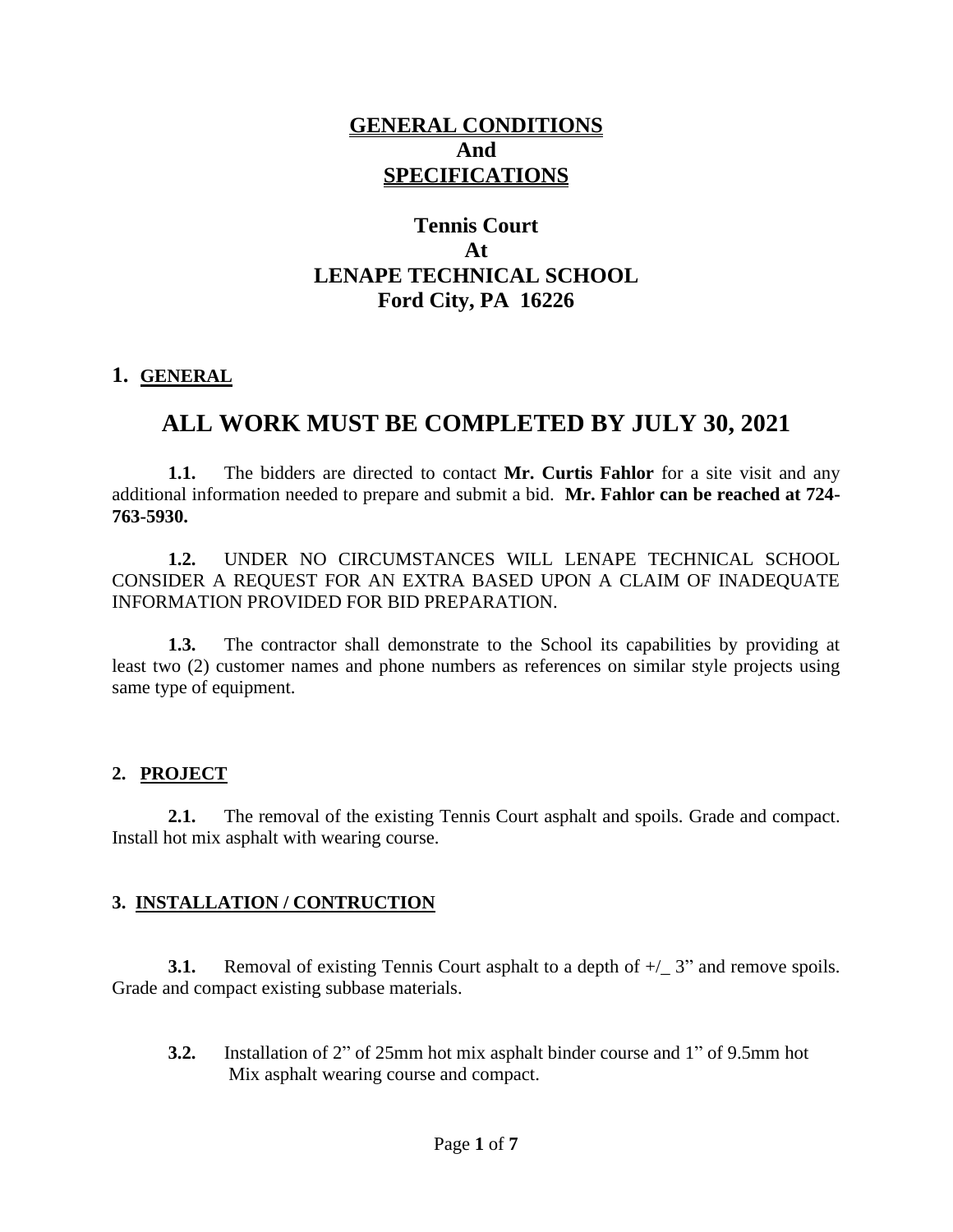**3.3** Lenape will provide access to the tennis court and remove fence and post as needed. Any restoration needed outside of the tennis court after work complete will be the responsibility of Lenape.

**3.4** Work is to be performed between 6:30 am to 8:00pm Monday through Fridays.

**3.5** Contractor further covenants and agrees that all of said work and labor shall be done and performed in the most workmanlike manner and shall be subject to the inspection and approval of the Owner or its duly authorized agents. If Owner or its agents deem any said material or labor as defective or unsuitable, said material shall be removed and replaced with other approved materials and labor shall be done anew to the satisfaction and approval of the Owner or his agents at the expense of the contractor.

## **4. CODES AND STANDARDS**

**4.1.** All material and workmanship shall comply with all applicable building codes, specifications, local ordinances, state and federal laws, and industry standards.

**4.2.** Noncompliance – Should the contractor perform any work that does not comply with the requirements of the acceptable building codes, state and federal laws, local ordinances, industry standards, contractor shall bear all costs arising from correcting the deficiencies and hold the Owner or his agents harmless from any claim for loss that may result from violations or claims.

**4.3.** Acceptable codes and standards shall include the occupational safety and health act, all federal and state laws, local ordinances, utility company regulations, and requirements of the national accepted codes.

## **5. PERMITS AND INSPECTION**

**5.1.** Contractor shall be responsible for obtaining all necessary permits and approvals related to the work and shall pay any and all permit fees, including any fees necessary for the installation, testing, and inspection of all work. Tests shall be conducted as required by the regulations of local and state authorities.

**5.2. One Call System.** Contractor shall be responsible for complying with the requirements established by Pennsylvania's One Call System regarding potential underground utility lines and pipes. This specifically includes making any required "locate requests."

## **6. GUARANTEES**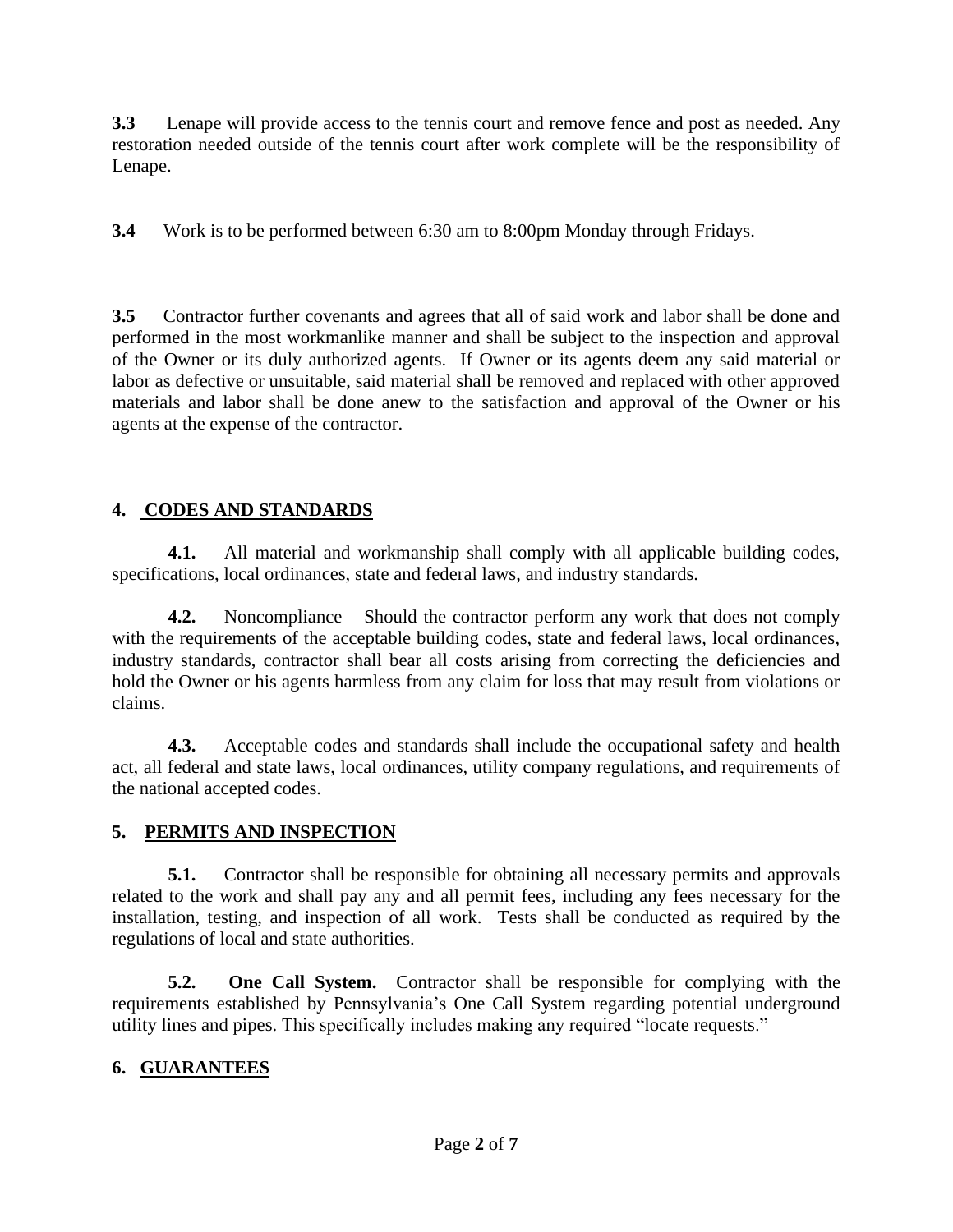**6.1.** Contractor shall furnish a guarantee covering all labor and materials furnished by him for a period of one (1) calendar year from the date of acceptance of the project. All necessary repairs shall be made at the contractor's expense.

## **7. NOTICE OF AWARD**

Contract shall be awarded to the lowest responsible bidder within ten (10) days of the date of bid opening, or all bids shall be rejected. Bid opening shall occur on June 17, 2021 at 1:00 PM in the school's conference room.

## **8. RESERVATION**

Lenape Technical School reserves the right to waive any formalities, reject any or all bids.

## **9. PAYMENT**

 Because of the short duration needed to complete the paving project, there will be one (1) lump sum payment. Payment will be made following inspection and approval of the work by a representative of Lenape Technical School. Payment will be made within ten (10) days of receipt of invoice from contractor.

### **10. DISCREPANCIES/AMBIGUITIES**

Prior to bid opening, if any bidder finds discrepancies, ambiguities, or is in doubt as to the true meaning of any part of the specifications or other contract documents, bidder shall, at once, submit to Lenape Technical School a written request for any interpretation thereof. The bidder submitting the request shall be responsible for its prompt delivery.

## **11. SUITS AND ACTIONS**

Contractor will be responsible for any damage caused by contractor or its employees, suppliers, servants, and agents. Contractor further covenants and agrees to assume and does hereby assume all liability for, and shall and does agree to indemnify and save harmless Lenape Technical School against, any and all loss, costs, suits, charges or damages arising from injuries sustained by any person or persons whatsoever, to their person or property, whether employed in and about the said work or otherwise, by reason of any accidents, damages, injuries, torts or trespasses happening in and about or in any way incident to or by reason of the performance of this contract and the performance of said work and labor. This indemnification also includes costs, counsel fees and all expenses of defense.

## **12. SAVINGS CLAUSE**

All applicable laws shall be deemed to be part of the specifications and general conditions, and the contract shall be read and enforced as though they were included.

## **13. BID AMOUNT INCLUDES DELIVERY CHARGES**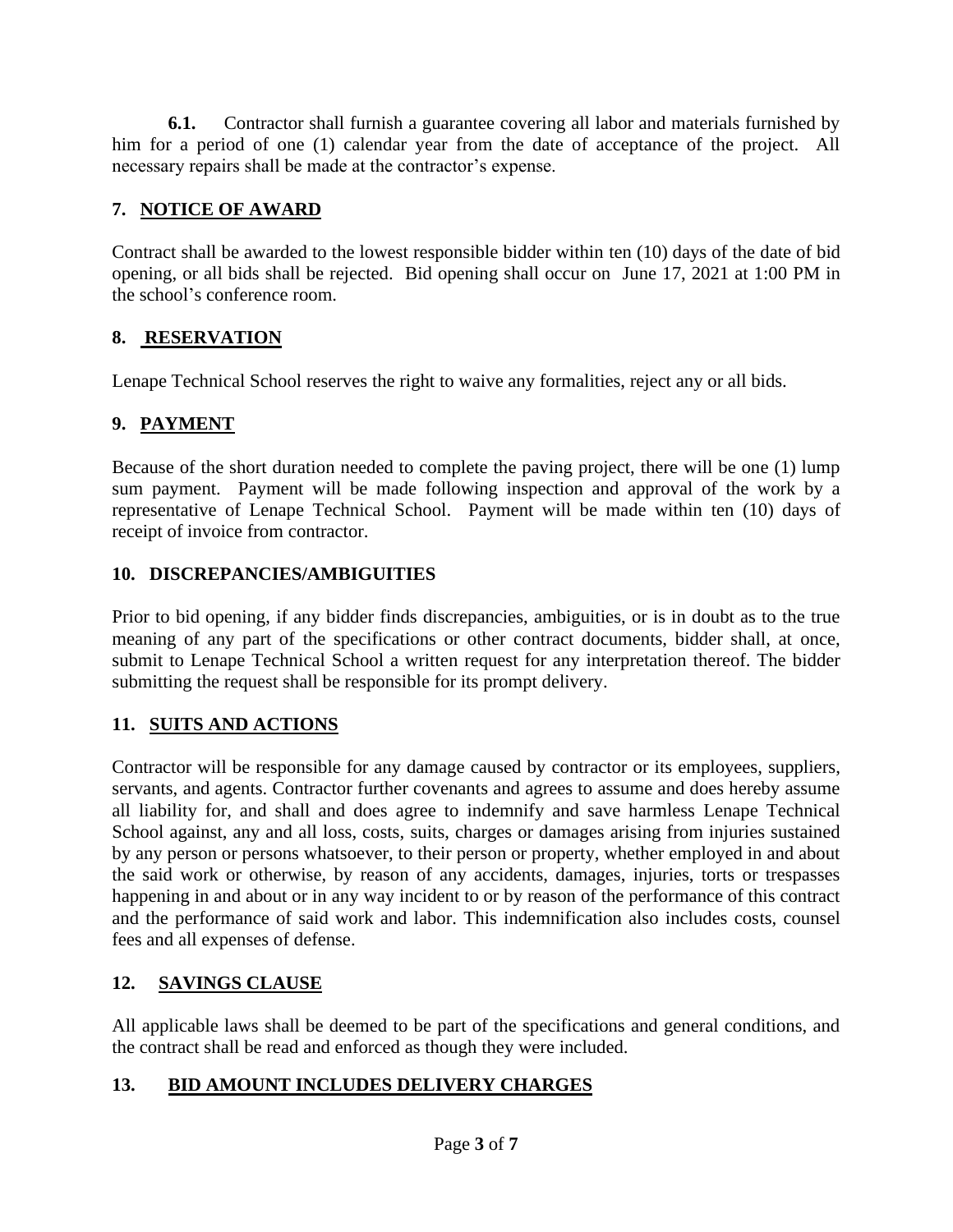Bid amount is deemed to include all charges including shipping and delivery at the destination called for in the specifications.

# **14. EXEMPTION FROM TAXES**

The Lenape Technical School is generally exempt from the payment of any Sales or Federal Excise taxes. Regardless, Contractor shall be solely responsible for determining which purchases are exempt under the applicable Pennsylvania Department of Revenue Sales and Use Tax Regulations. Owner will not provide a tax exemption certificate to any Contractor, subcontractor, material supplier or other entity to assist in making any tax-exempt purchases. Contractor shall bid and shall purchase as excluded from Pennsylvania Sales and Use Tax any building, supplies, machinery, and equipment as defined by the Pennsylvania Department of Revenue in accord with Act 45 of 1998 to be excluded from such tax. All bids shall be net and shall include the amount of any such tax, if required. Unless a valid exemption or exclusion exists, sales, use, personal property and other taxes (including interest and penalties thereon) required by any Federal, State, County, Municipal or other law to be paid or collected by the Contractor or any of its subcontractors or vendors or any other person acting for, through or under it or any of them, by reason of the performance of the work or the acquisition, ownership, furnishing or use of any materials equipment, supplies, labor, services or other items for or in connection with the work, are the sole responsibility of the successful contractor/bidder.

## **15. NONPERFORMANCE**

In the event that the successful bidder shall neglect or refuse to furnish and deliver the goods or any part thereof, or perform any labor, as provided in these specifications, or to replace any work, installation or goods which are rejected, Lenape Technical School is authorized and empowered to purchase goods in conformity, or remove nonconforming installations and reinstall, with such party or parties and in such quantities and in such manner as it shall select at the expense of the successful bidder or to cancel this contract reserving to itself, nevertheless, all rights for damage which may be incurred by Lenape Technical School.

## **16. ASSIGNMENT**

The bidder/contractor agrees that if awarded the contract, contractor will not assign, transfer or sublet it, or any part thereof, unless specific permission to do so is requested in writing by the bidder/contractor and granted in writing by Lenape Technical School.

## **17. HUMAN RELATIONS ACT**

Pursuant to the provisions of the Pennsylvania Human Relations Act 222 of October 27, 1955, (P.L. 744) (43 P.S. §951, et seq.) of the Commonwealth of Pennsylvania and Human Relations Contract Compliance, 16 Pa. Code Chapter 49, that prohibits certain practices or discrimination because of race, color, religions creed, ancestry, age, sex, national origin, handicap or disability, by employers, employment agencies, labor organizations, contractors, and others. The Contractor shall agree to comply with the provisions of this Act as amended and that is made part of this specification.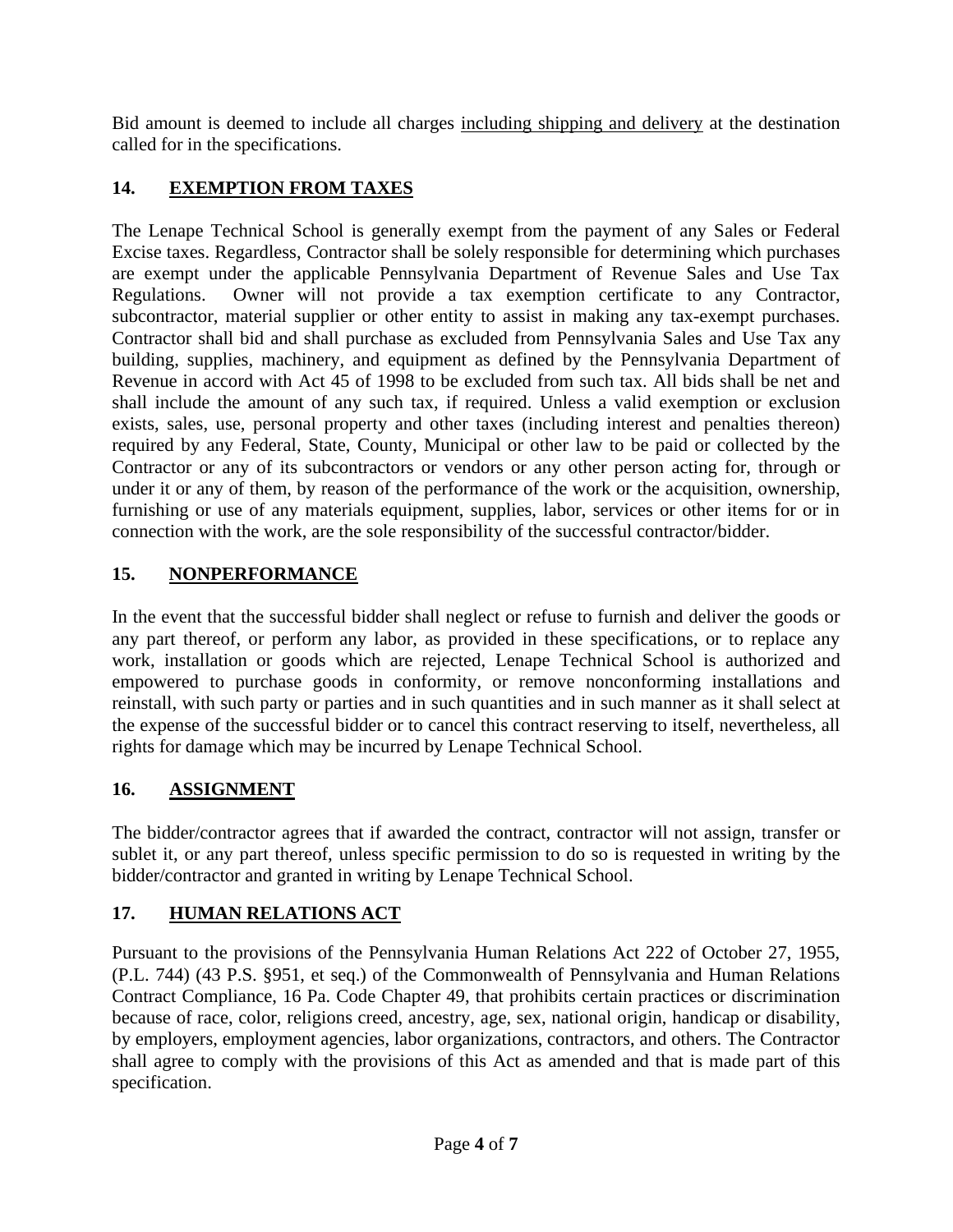### **18. PROVISION FOR THE USE OF STEEL PRODUCTS MADE IN THE UNITED STATES OF AMERICA**

**18.1.** In accordance with Act No. 3 of the 1978 General Assembly of the Commonwealth of Pennsylvania, approved March 3, 1978, if any steel products are to be used or supplied in the performances of the Contract, only steel products produced in the United States of America as defined therein shall be used or supplied in the performance of the Contract or any subcontracts thereunder.

**18.2.** In accordance with Act 161 of 1982, cast iron products shall also be included and produced in the United States. Act 141 of 1984 further defines "steel products" to include machinery and equipment. The Act also provides clarifications and penalties.

### **19. PREVAILING WAGE**

This project is covered by the Pennsylvania Prevailing Wage Act, 43 Pa C.S. § 165-1 et seq. A copy of the prevailing minimum rates for Armstrong County, Pennsylvania is attached hereto. Regardless, Contractor is responsible for verifying the appropriate prevailing minimum wage rate from the Pennsylvania Department of Labor and Industry, which shall be paid for each craft or classification of all workers needed to perform the work during the anticipated term in the locality in which the public work is performed. Contractor's obligations and duties as required by the Pennsylvania Prevailing Wage Act and Regulations are incorporated herein.

#### **20. RIGHT TO KNOW ACT**

All Contractors must comply with the Right to Know Act pertaining to hazardous items/materials.

### **21. WORKERS' COMPENSATION**

Contractor shall purchase and maintain insurance for workers' compensation and other similar employee benefit acts which are applicable to the work to be performed.

### **22. NO CASH ALLOWANCES**

No cash allowances for any purpose are included in the specifications of this project.

### **23. DISCRIMINATION PROHIBITED**

23.1. In the hiring of employees for the performance of work under this contract, or any sub-contract hereunder, contractor, sub-contractor or any person acting on behalf of contractor or sub-contractor shall not, by reason of race, creed or color, discriminate against any citizen of the Commonwealth of Pennsylvania who is qualified and available to perform the work to which the employment relates.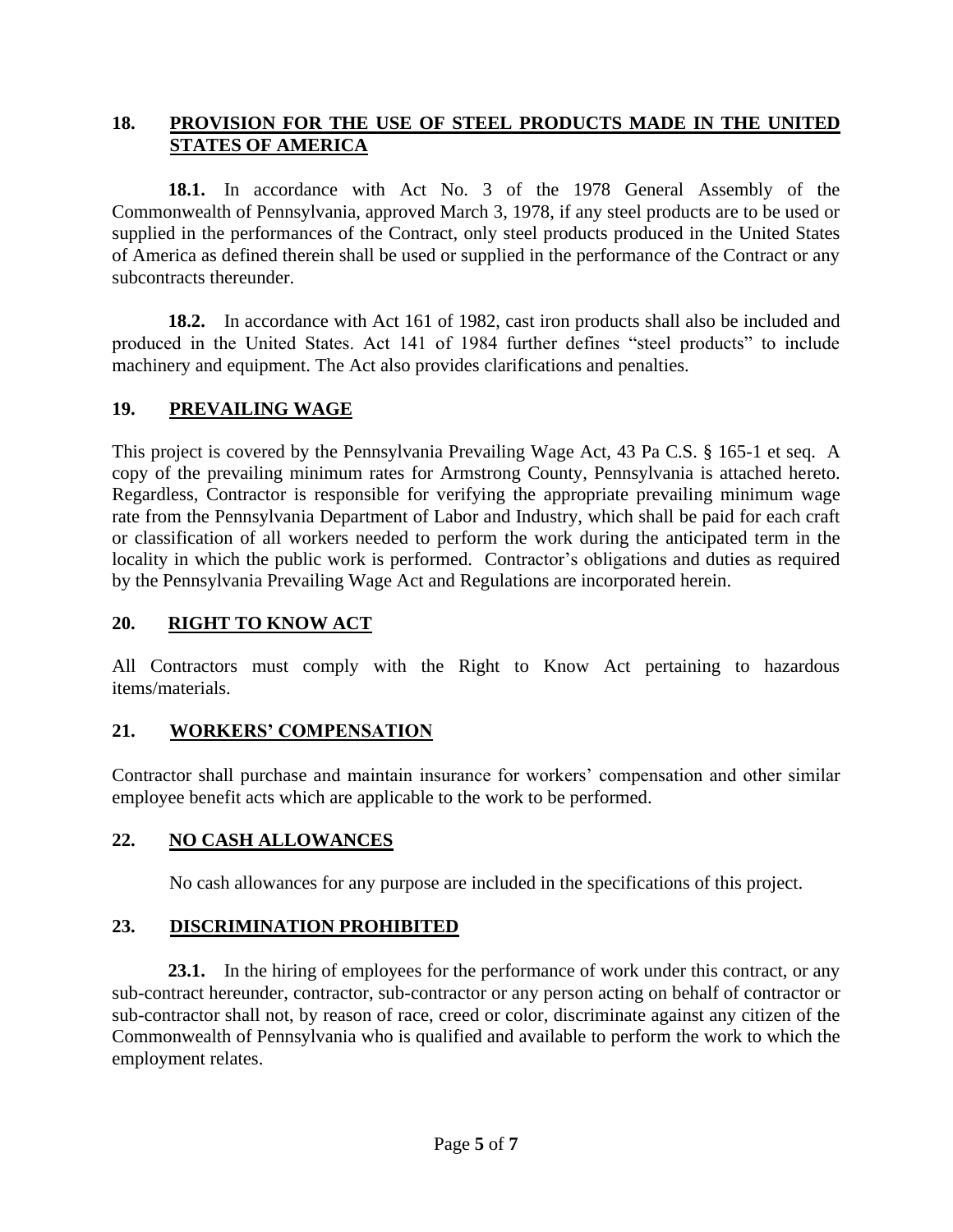**23.2.** Contractor, sub-contractor, or any person on his behalf, shall not in any manner discriminate against or intimidate any employee hired for the performance of work under his contract on account of race, creed or color.

**23.3.** There may be deducted from the amount payable to the contractor under this contract, a penalty of five dollars (\$5.00) for each person for each calendar day during which such person was discriminated against or intimidated, in violation of the provisions of the contract.

**23.4.** This contract may be cancelled or terminated by Lenape Tech and all money due or to become due hereunder may be forfeited, for a second or any subsequent violation of the terms or conditions of this portion of the contract.

### **24. CRIMINAL HISTORY CLEARANCES**

 It is not anticipated that any of Contractor's employees will have direct contact with students because of either the location of work or because school will not be in session. If contractor has any reason to believe that an employee (including an employee of a subcontractor) will have direct contact with a student, then that employee must obtain a current Pennsylvania State Police criminal background certificate, a current Department of Human Services child abuse certificate, and a current FBI criminal background certificate, all at Contractor's sole cost, for such an employee. In such cases, original certificate (clearance) documents must be submitted to Lenape Technical School before such an employee works on the Project. Any employee who cannot obtain the certificates (clearance) cannot be employed at the Project's site.

### **25. INSURANCE**

During the terms of the contract, the contractor shall at his own expense purchase and maintain the following insurance in companies properly licensed and satisfactory to the Owner.

- **25.1.** WORKMEN'S COMPENSATION INCLUDING OCCUPATIONAL DISEASE AND EMPLOYER'S LIABILITY INSURANCE
	- (1) Statutory Amounts and coverage as required by Commonwealth of Pennsylvania Workmen's Compensation laws.
	- (2) Employer's Liability At least \$100,000 each accident.
- **25.2**. PUBLIC LIABILITY including coverage for direct operations, sublet work, contractual liability, and completed operations with limits not less than those stated below.

| (1) | <b>Bodily Injury Liability</b>   | Each Person     | \$500,000 |
|-----|----------------------------------|-----------------|-----------|
|     |                                  | Each Occurrence | \$500,000 |
| (2) | <b>Property Damage Liability</b> | Each Occurrence | \$500,000 |
|     |                                  | Aggregate       | \$500,000 |